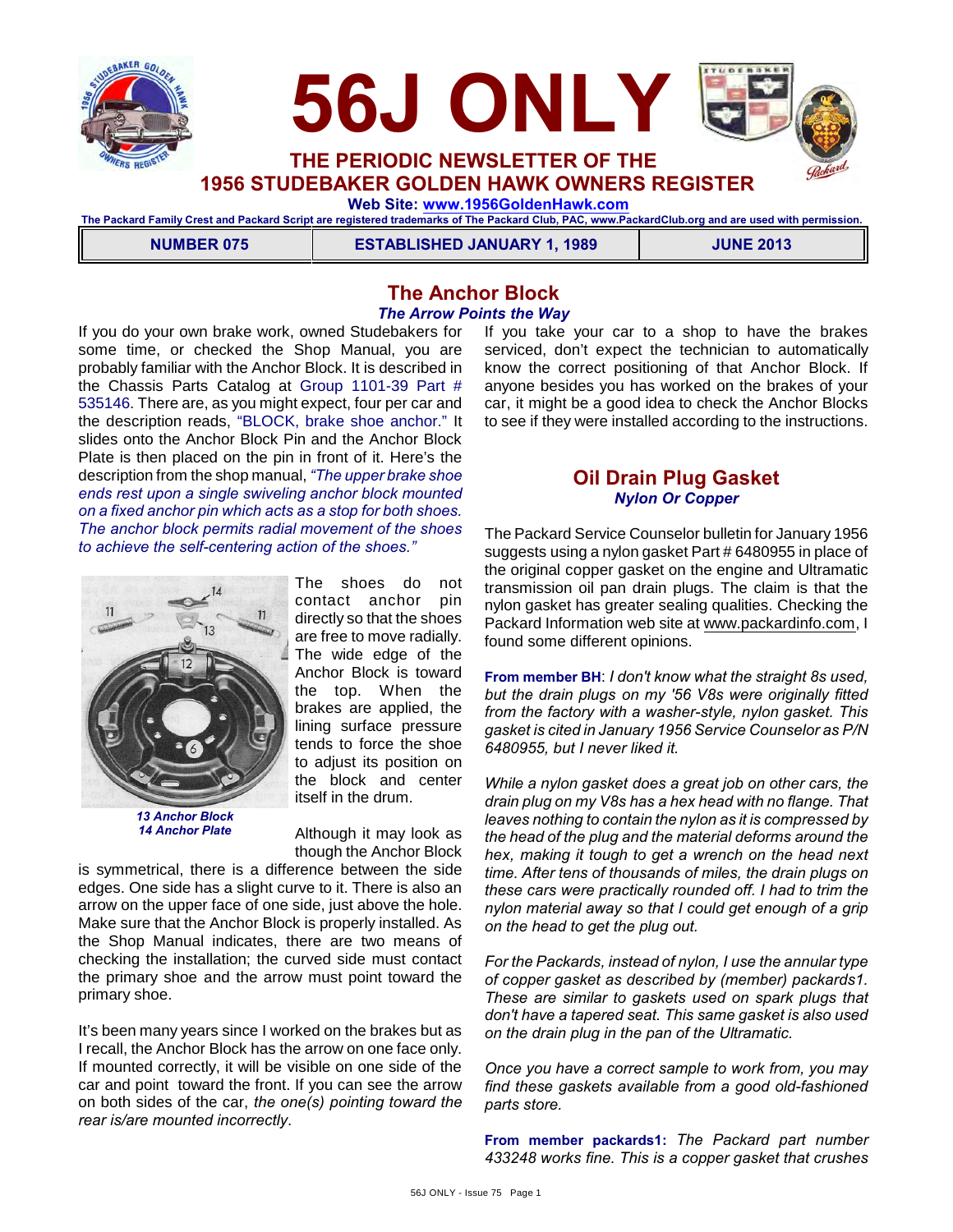*to make a great seal. I have never had one leak. I bought enough for my cars at SASCO in South Bend at the national Packard meet last year. You can also send that part number to the major vendors to check and see if they have it.*

**From member Owen\_Dyneto:** *Try a good local hardware store, mine has an assortment of sizes in nylon, brass, and copper, all of which should be acceptable. Just take the drain plug to get a size that fits snugly around the threads. Given a choice of materials, I'd take the copper.*

## **Spark Plug Heat range** *From sparkplugs.com*

The term spark plug heat range refers to the speed with which the plug can transfer heat from the combustion chamber to the engine head. Whether the plug is to be installed in a boat, lawnmower or race car, it has been found the optimum combustion chamber temperature for gasoline engines is between 500°C–850°C. When it is within that range it is cool enough to avoid pre-ignition and plug tip overheating (which can cause engine damage), while still hot enough to burn off combustion deposits which cause fouling.

The spark plug can help maintain the optimum combustion chamber temperature. The primary method used to do this is by altering the internal length of the core nose, in addition, the alloy compositions in the electrodes can be changed. This means you may not be able to visually tell a difference between heat ranges. When a spark plug is referred to as a "cold plug", it is one that transfers heat rapidly from the firing tip into the engine head, which keeps the firing tip cooler. A "hot plug" has a much slower rate of heat transfer, which keeps the firing tip hotter.

An unaltered engine will run within the optimum operating range straight from the manufacturer, but if you make modifications such as a turbo, supercharger, increase compression, timing changes, use of alternate fuels, or sustained use of nitrous oxide, these can alter the plug tip temperature and may necessitate a colder plug. A rule of thumb is, **one heat range colder per modification** or one heat range colder for every 75–100hp you increase. In identical spark plug types, the difference from one full heat range to the next is the ability to remove 70°C to 100°C from the combustion chamber.

The heat range numbers used by spark plug manufacturers are not universal, by that we mean, a 10 heat range in Champion is not the same as a 10 heat range in NGK nor the same in Autolite. Some manufacturers numbering systems are opposite the other, for some manufacturers (Champion, Autolite, Splitfire and Bosch), the higher the number, the hotter the plug. For other manufacturers (NGK and Denso), the higher the number, the colder the plug.

Do not make spark plug changes at the same time as another engine modification such as injection, carbureting or timing changes as in the event of poor results, it can lead to misleading and inaccurate conclusions (an exception would be when the alternate plugs came as part of a single pre-calibrated upgrade kit). **When making spark plug heat range changes, it is better to err on the side of too cold a plug**. The worst thing that can happen from too cold a plug is a fouled spark plug, **too hot a spark plug can cause severe engine damag**e

## **Shortages, Updated**

*From George Hamlin Note: This is a follow-up to the article about parts shortages from George that appeared in 56J Only Issue 074, pages 3-4*

We have kept poking around the supply chain since doing the piece you picked up from the Potomac Chapter's "Commander" newsletter for February. One thing that should prove useful in getting **wiper blade refills** is the Trico site. It ain't easy, though.

You'll have to go through a convoluted search of that site (by which I mean, many layers of clicks) down to "vintage" refills. Once you get there, enter make, model, and year, and the proper refill part number will be displayed; but you don't get it directly from Trico. It will have to be purchased at a specified local dealer, also to be found on that site. You'll probably not find your piece when you get there; they'll have to order the thing, and you'll be coming back next week for it.

All this takes some time, plus the drive to that specified Trico dealer, over and back, over and back, but this is the future for wiper refills.

| Recommended Wiper for 1956 Studebaker<br>Golden Hawk                   |                 |
|------------------------------------------------------------------------|-----------------|
| Classic Blade<br>12" Davis - Jave & Passenmer Sate Part<br>$*33-122$   | <b>TRICO</b>    |
| TRICO Chill »<br>11" Bladie-Hiser AT Sexember Subdition<br>$$7.37-111$ | <b>TRICO IN</b> |

*Note: The regular Trico wiper blade refill for the 1956 Golden Hawk is #33-122, and the winter blade is #37-111. This information was reported in the February 1997 issue 026 on pages 1-2.*

## **56J Early Spark Plug Wire Brackets** *From Brent Hagen*

I was up past midnight last night going through pictures of all the 56J's I have parted out and found a good example from the one I parted out from Bonney Lake, WA. Engine was very rusty, but it had the air cleaner missing and you can see the wires and correct wire holder brackets quite well.

You may already be aware of this, but the early Packards and Clippers routed their wires a little differently and used different mounting brackets. When many of our 56J's got engine replacements (often from a 352 Clipper engines or 55 Patrician engines, they sometimes ended up the Packard mounting brackets. I have noticed this on some of the 56J's I have parted out. This can be real confusing..... These part numbers are from the Studebaker and Packard parts books: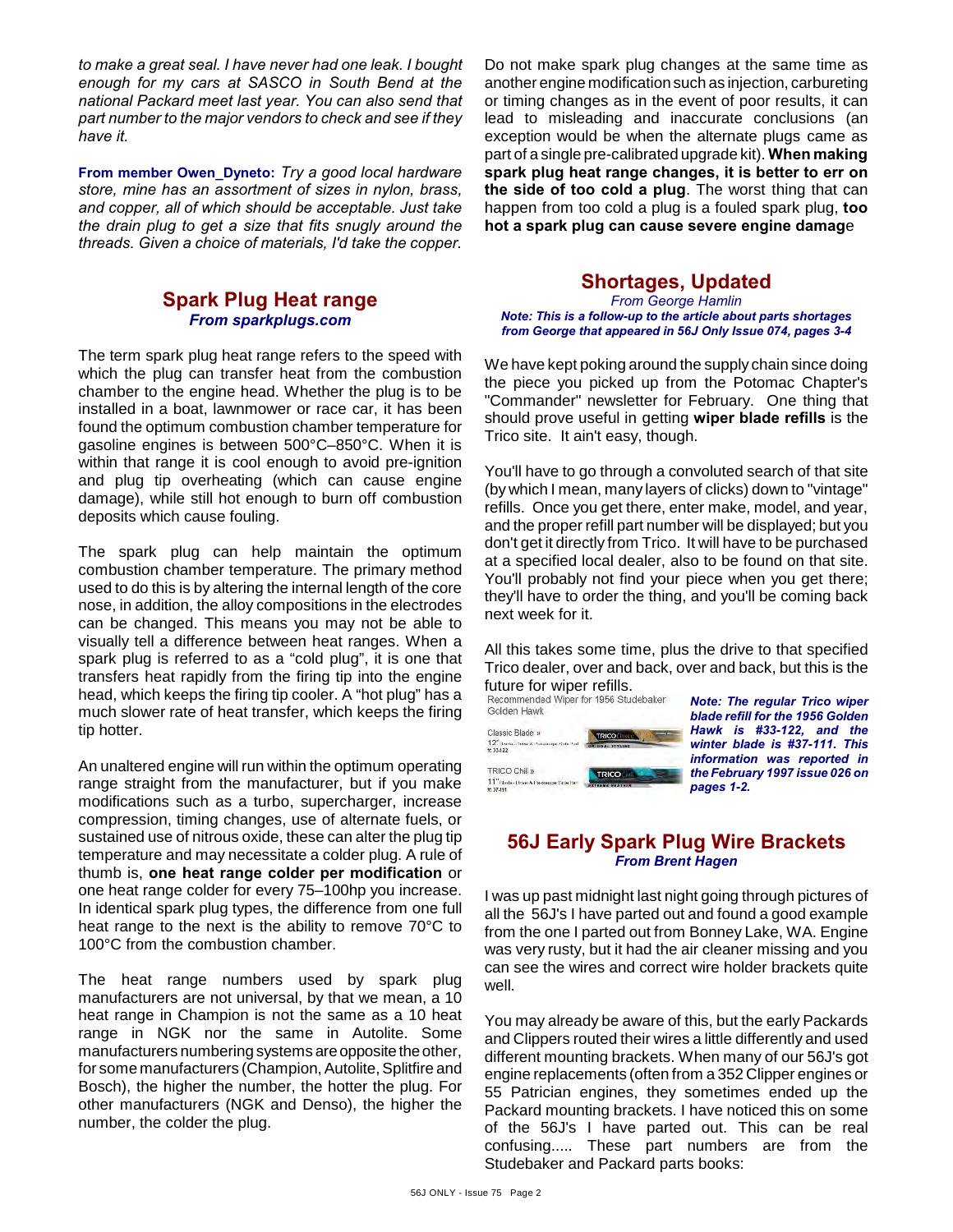56J Early wire Holders "Brackets" part numbers: 439830 left front (note: with Studebker part numbers, even means right side but being this is a Packard part number.... 439831 right front

440821 rear

Early Packard wire holders: 6489377 Right, all 1955 and 1956 models 439831 Left, all but Caribbeans 440821 Rear, all but Caribbeans



Notice how the left on the packards became the right on the 56J's The Right bracket on the Packards is a vertical wire holder The only bracket that is the same part and location to both 56Js and

Packard/Clippers is the rear wire holder.

#### **Fixing Runs In Paint** *From Larry Herweg Note: Larry owns a restoration shop and is restoring a 56J for Larry Bost. I asked him about runs in paint.*

Modern paint is different from the stuff we used years ago. Lacquer was painted on with a brush in the Model T days and then sanded after several layers to attain the shine and smooth surface. That was how it was taught painting in the body shop classes.

Enamel was basically the same years ago, only by this time we were spraying paint. It was able to be sanded after drying and curing.

Today, paint whether two stage or single stage is still two components. In the single stage, it is mostly a clear binder to which the pigments and other resins are added. As the paint dries on the surface, the clear binder floats to the surface to cause the shine we see. Just a little lower is the pigment. It is protected by this thin layer from losing the oils and becoming "sunburned". If we sand through this layer we expose the pigments and should apply another layer of paint.

In the case of two stage. it is much easier. Just sand out the runs as I did and polish to a high luster. Re-paint with clear is possible, but not needed unless one sands through he clear.

Having said all that, here is how I sand out runs and sags to perfection. I have yet to see any problems with paint exposed. We always keep plenty of polish and wax on the paint anyway.

Start with a sanding block. I use a rubber 3M half moon shaped thing that holds the paper on each side. Sometimes I use a piece of wood moulding the shape of the area I am needing to correct. I make a tool to fit the shape of the surface, and then wrap the paper around the wood tool. I always change the portion of the paper touching the surface often. It dulls fast. One can tell by the resistance on the sanding stroke between a new paper and a very used portion.

Begin with a coarse wet or dry paper. I like Norton's Black Ice as it has less stray grits, and thus leaves less stray scratches to polish out on the higher grit steps. I use a back and forth motion for a while and then change to a 45 degree to the first scratching. This makes cross hatches and keeps a level surface. One can also see the progress better by learning to read the scratches. I use this motion on each of the grits following.

I start with 220 grit if the drip is heavy. Using plenty of water from a wet sponge above the area being sanded, I carefully move the sanding block over the run touching only the high spots. I take the run or drip down about half way. If I cannot see my progress, I stop, dry the area with a towel, and can see the dull paint where the sanding is taking place. This is a very delicate operation, and very tedious, but yields great results.

When the area looks about half way down, I change to 400 grit, and sand as with the 220. When the area looks pretty flat, I change to 600 for a bit until it looks like we have the high spot of the run or drip removed. Don't go too far.

Then I change to 1000 grit to remove the 600 and any 400 scratches left. This step I begin sanding the surrounding area just a bit larger than the removed drip or run, say the width of the sanding block.

Then, I change to 1200 paper. This is the last grit necessary, though one may use a 1500 if wanted as a further step for more smoothness. Just a little sanding should be necessary at this point to rid the surface of the 1000 and 600 scratches.

Then I use a good commercial polishing compound, not rubbing compound as this is too coarse. The polishing compound is designed to get rid of the 1200 grit sanding scratches. Apply the polishing compound, an amount about the size of a quarter, to a 100% cotton rag the size of one's 4- fingers. An old tee shirt cut up works for us very well. Avoid the seams as they have thread of polyester and can scratch.

After about three applications according to the directions on the bottle, one can see a good shine. I then leave the work for a bout a day or two. Wait for the oils in the polish to clear, leaving any paint scratches or dullness easy to see.

 IF there are still scratches, or a dull spot, more rubbing with more polish should do the trick. Follow by another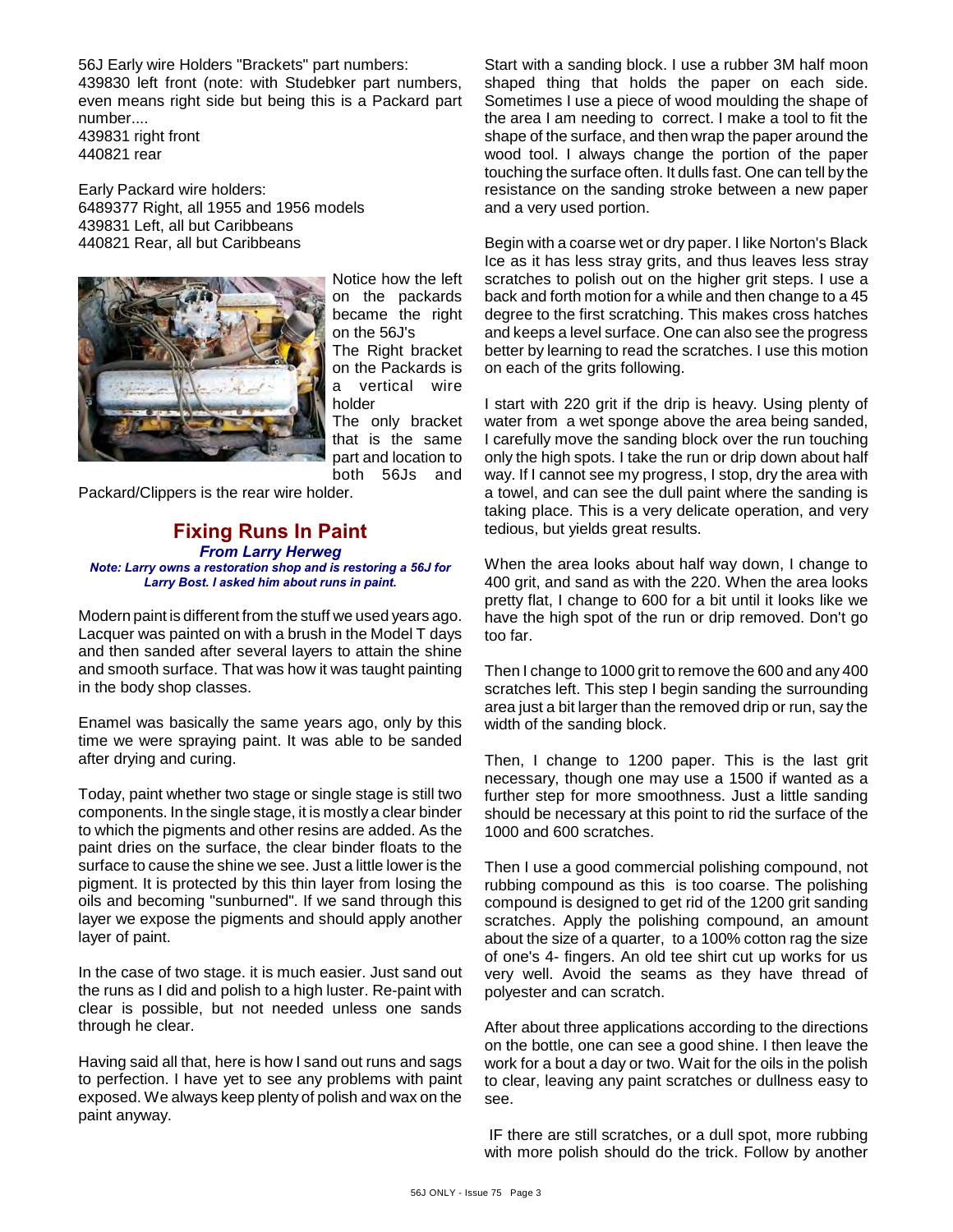waiting period. If the surface is satisfactory, we are ready to apply glaze or sealer. There are many good sealers. I like Mirror Glaze glazing compound. I also use a commercial product.

After applying the glaze like the polish, I wait a few days to see the results. If there are blemishes, I go back and fix them, repeating the steps to finish.

All of the above steps are repairable if one still needs to repaint, meaning they are all paintable. Non have silicone. That is very important.

On new paint one must wait 30 days before applying wax. Your paint is aged so there is no need for waiting past two days, just let the polish dry, approve of the repair, and then wax the surface.

So you see Frank, it is as easy as that to repair the runs. It just sounds like a lot more work in words that demonstrating. I must say though, my middle son could not take the discipline and left when I hired him to do one door on that '35 Packard.

Hope this helps. If some of it is a bit muddy sounding, let me know. We can attempt to clear the waters.

### **How Many Are Left?**

*1956 Golden Hawks Registered/Reported/Scrapped*

| 235 | <b>Registered Owners</b>                   |
|-----|--------------------------------------------|
| 293 | <b>Cars Registered By Owners</b>           |
| 302 | *Cars Reported But Not Registered by Owner |
|     |                                            |
| 595 | <b>Total Cars Registered plus Reported</b> |
|     | 36 Additional Cars Reported as Scrapped    |

afterwards, due to non-response by the owner.

# **Here We Grow Again**

*If you move, please remember me when you send your change of address information.*

| 597 Toby Masten<br>Springfield MO | SN 6030091<br>Former Owner Cliff Hall                |
|-----------------------------------|------------------------------------------------------|
| 598 Terry Case                    | SN 6031811<br>Broken Arrow OK Former Owner Fred Case |
| 599 Russel Farrar<br>Ringwood IL  | SN 6032880<br>Former Owner Roland Farrar             |
| 600 Sam Meller<br>St Louis MO     | SN 6031922<br>Former Owner Charles Meiron            |

601 Al Miranto SN 6032397 Tuscon AZ Former Owner Richard Kaufmann

*NOTICE: In lieu of dues, and to help keep my records correct, registration forms are mailed to owners who haven't been heard from for several years. If you receive one, complete and mail it at once or you will be dropped from the mailing list.*

## **Mail Bonding**

**If you need help or can offer advice, share it with other owners. (Edited as required.)**



### **C. D. Eldridge January 24, 2013**

Just a note to thank you for what you do with the newsletter. I definitely want to stay on the mailing list.

This information might be of some interest: When I purchased my '56, it had a very annoying vibration. After checking everything I could think of, I decided the vibration was in the engine. I pulled the engine and started to strip it down when I noticed the crankshaft was extra clean the the bearings were new. The crank was marked 10R and 10M. It definitely had been replaced.

Then I remembered when I worked on these cars and Packards in the late '50s there was a problem with mixing crankshafts between the 320" V8 and the 352". I checked the marking and a 320" shaft had been installed. A correct shaft was installed and now the problem is solved. Believe me the engine will vibrate when the 320" shaft is installed in a 352". Below is a portion of a page from Service Counselor Vol 29, No 5 from May 1955.

#### **Crankshaft Identification 55th Series**

The crankshafts used in all 55th Series engines are identical in appearance and measurements.

However the crankshafts used with 4" pistons are balanced differently than those using 3-13/16" pistons and can be identified as follows:

- a. The crankshaft used in the 4" bore engines (Clipper Custom and Packard, models 5560-5580) can be identified by the number "4" stamped on the milled surface on one end of the front counterweight.
- b. The crankshaft used in the 43-13/16" bore engines (Clipper Deluxe abd Clipper Super, model 5540) can be identified by the number "3" stamped on the counterweight.

#### **Larry Herweg January 21, 2013**

*(Note: Larry owns a restoration shop dealing mostly with Packards, but is restoring Larry Bost's 56J)*

I just finished ordering a Pertonix unit from Ponderosa Mustang. I had to email Matt, as the Web Site does not acknowledge our part number or car. I mentioned where I obtained my information. He emailed back the price (\$105 w/shipping), and the fact that he will "kick-back" \$5 to the 56GH Newsletter! He also mentioned that twice during our phone call. Not a bad thing!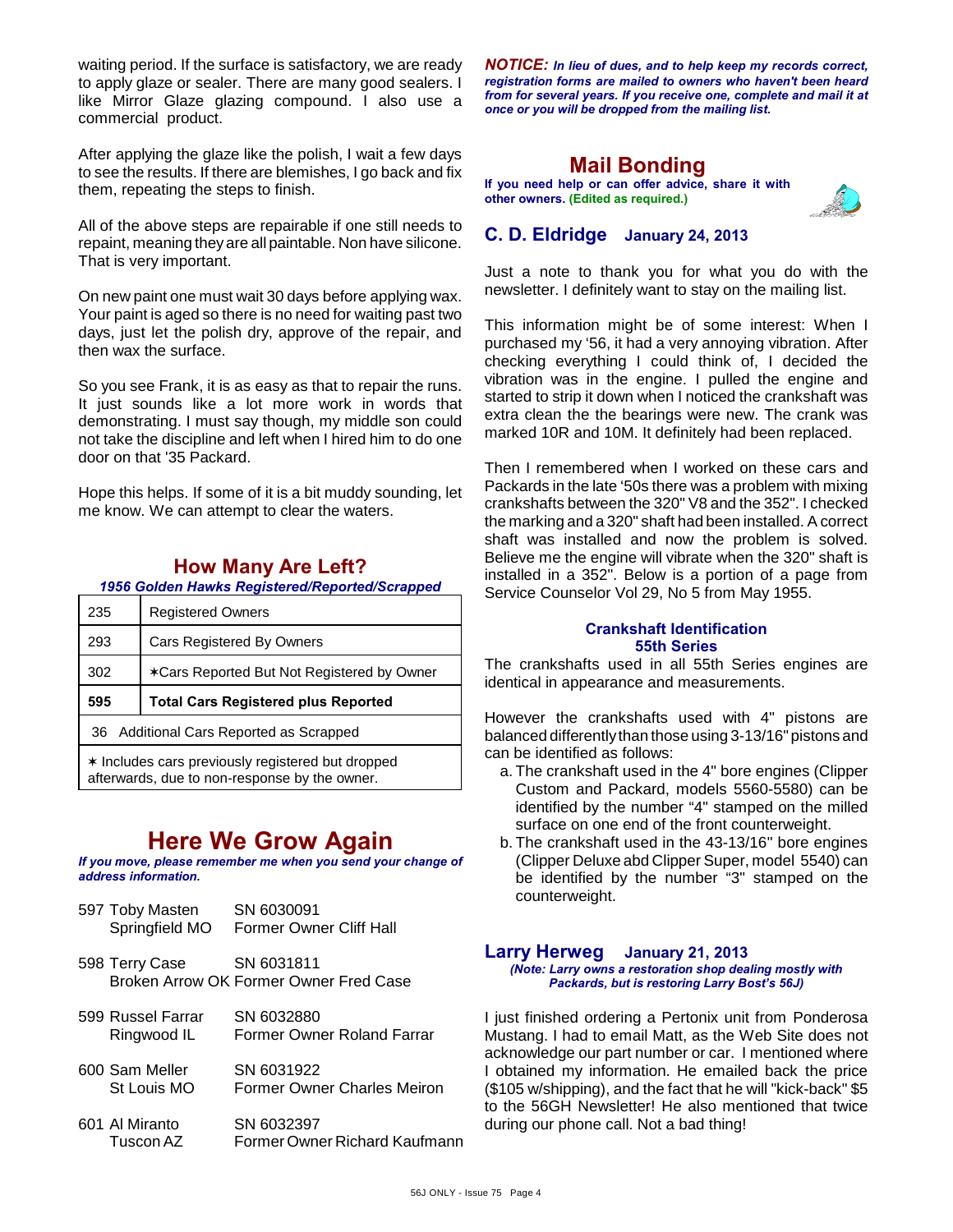I also did a quick search at the other vendors mentioned who carry the part. Most have it for \$130 + shipping. Advance Auto could not find it on their online site, even with Auto Tech Chat. Their nearest store is in Colorado. They said it probably would be special order by going into the store. Who needs all of the others when we have Ponderosa?

Thank you also for the other email with attached 56J Newsletter! I was "glued" to every word front to back. I have had so very many inquiries about the Pertonix, and found the same dead-end you had faced for so long. At one time the Pacific Northwest Region of Packards International had offered the Pertonix units as a Club Project, but discontinued them some years ago. Now we have the option of a good breaker-less ignition for those who do not have the time or want to set points. A good option as we attempt to gracefully age with our cars!

We received the PerTronix unit in two days. It does install easier than taking out the point breaker parts. I was concerned about the part number stamped on the back. It is "1382" and I had ordered a "91382". Contacted PerTronix. They responded right away. The 1382 units are black. The 91382 units are red, and should have a sticker saying "Igniter II". I do have the correct unit. Great experience.

### **Brent Hagen January 26, 2013**

Another great newsletter, thanks! Kudos to you and Joe for coming up with an electronic ignition for the 1BJ4000C/E 56J distributors!

Regarding the air conditioned 56J- I had not known that they had proposed adding A/C to 56J's until last summer at the International Meet. I took a tour of S.I.'s new warehouse. At the end of the tour, the young tour guide pointed out a pallet of nos heat exchangers and mentioned that they were for 56J's.

I later asked Ed Reynolds if that were true and he said "yes". They were rather expensive, but I bought one thinking I may one day use it on my 56J with Ultramatic to use for the external cooler (rather than the after-market Hayden I currently use).

## **Terry Case February 23, 2013**

My dad was a Studebaker dealer, He bought this beautiful car new and drove it until 1962, He had a modified Packard engine bored to 426 cubic inch with a 2-four carb set up, for drag racing which I still have. This engine broke a piston and scored a cylinder. He then put it in the garage, where it sat for the next 30 years. He willed the car to me and I finally got around to putting the original motor back in. I have since had it repainted and done some restoration. But am looking to sell it now. It is all original and most every thing works. I am currently trying to get the overdrive to work. If any of you Studebaker fans want an awesome car with a lot of extra restoration

parts please contact me at 918-906-7224. It has 80,000 original miles on it.

#### **Al & Laura Miranto April 12, 2013** *(NOTE Al & Laura are the Son-In-Law and daughter of Richard Kaufmann who passed away in December 2012.)*

Thank you so much for all of this information! Laura and I have read and looked over this at least half a dozen times, and have some tears but of happiness for a person (Richard Kaufmann) who truly loved his Studebaker. We were really amazed at the initial condition of "Stude". Must have required substantial restoration. I gave it several coats of wax recently, as Richard (Ozzie) did not believe wax was necessary! (those are enamel paint jobs, don't need it) since Stude is 6 years younger than I, I feel an even stronger bond.

The only mods will be to add seat belts, and some underhood decals on the valve covers (they should be silver) and on the oil filter reservoir.



We are grateful for your expertise, this information has brought much to Laura and I however now I will be looking at that ridge the Stude was perched upon, as that is near where it is parked! Heartfelt thanks!

**This photo appeared in February 2004 Issue 047 when Richard almost lost his car**

## **Administrative "Assistance"**

**NOTE: Special notes and recurring items.** °**EMAIL CLUTTER**: **I easily get 100s of messages a day, most of which are useless and interfere with the more important items. Please do not send forwarded mail to me. I just can't read it all. This includes anything not 56J related, especially jokes, E-cards, political and religious messages. Believe me, if you send it, I'll get it from 10 others also. Far too much aggravation for me!!!**

°**56JONLY Message Forum** Started by owner Scott Reid in July, 2002 for owners and fans to exchange information. Click on *56JONLY Message Forum* on our home page.

**NOTICE:** *If you want to contact me to include something in the newsletter, you must send it to me directly. You can do so through the 56SGHOR web site. NEVER write me at the Yahoo address. Scan the QR Code with your mobile device.* 



°**56J ONLY, Electronic Version** of the newsletter is in color, and undamaged in transit. If you would like to receive it electronically, *and save me a buck*, let me know and send me your Email address. I will send you a notice when the latest version is posted on the web site. You can read it, download it, and/or print it at your leisure. If you are not able to view it on the web site, let me know and I'll send it as an attachment. Anyone with an Email address on file with me, will automatically receive the newsletter electronically. **Let me know if you prefer to receive it by mail**. The mangling, ripping, and stains are free.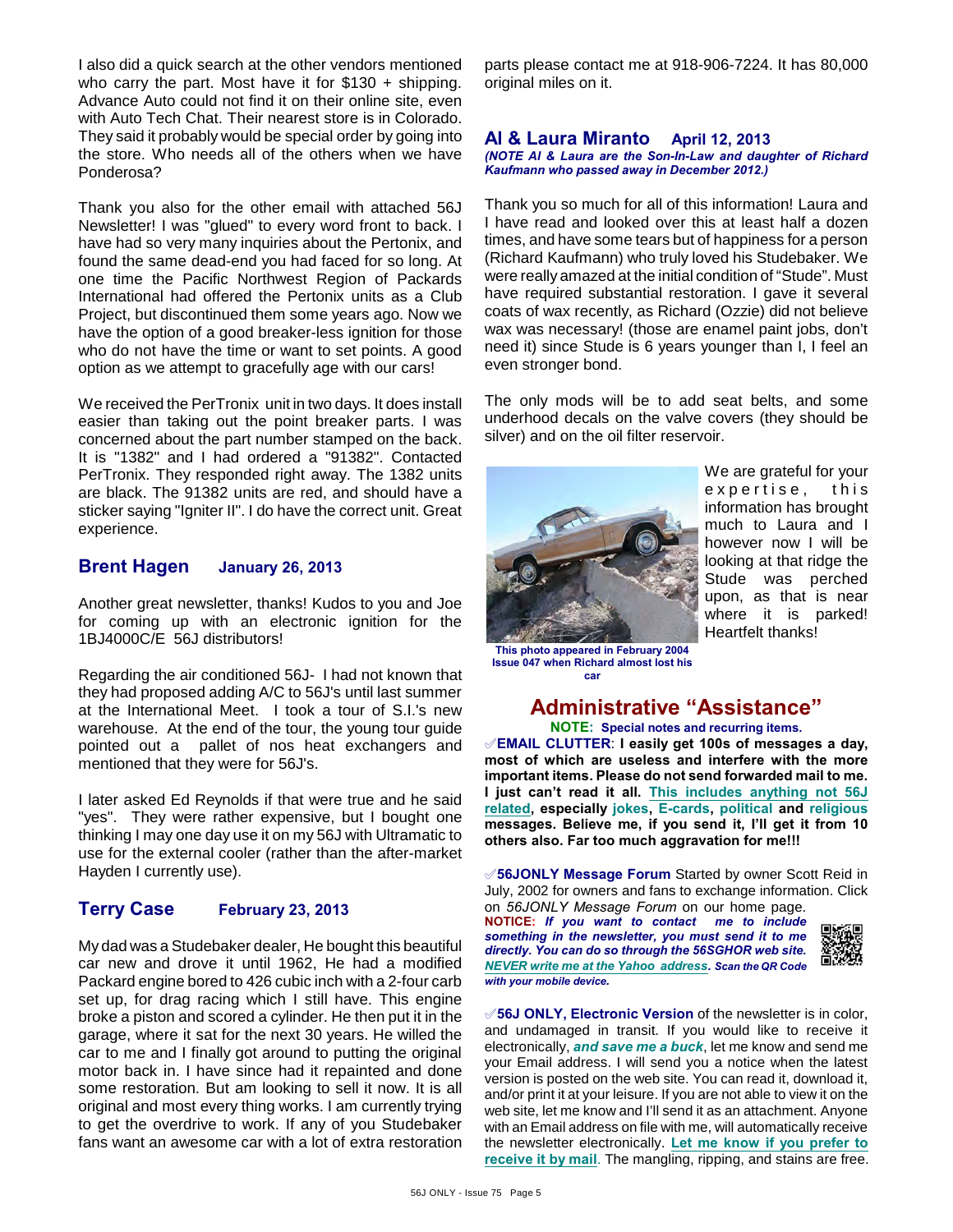# *Wheel Estate*

**Our infrequent printing schedule means ads may be a year old. Please let me know if a transaction has been completed. All prices are subject to change. ALWAYS check with the person or vendor for the latest pricing, shipping, and availability.**

#### **Cars**

**For sale:** 1956 Golden Hawk. Gold in the center & White on the roof and lower body. Asking \$17K, I could provide the full set of photos to anyone interested or you can see them on the 56J web site. Elaine Kordyban 6413 Wager Dr Rome NY 13440 phone 315-339-4847 email ekordyban@yahoo.com (01-2013)

**For sale:** 1956 Golden Hawk, frame off, unique car with interesting recent past. It's one of three Studebakers up for sale, too many cars, too little sace. Preview ad at http://kenmotorsports.blogspot.com/ (01-2013)

**For sale:** 1956 Golden Hawk body number 96. Early mocha/doeskin paint, auto, PS, PB. Driving and enjoying condition. Call Gary at 503-269-5513. Needs a new home that will drive her more! \$25,000 obo! (09-2012)

#### **Other**

**For sale:** 56J Parts: New!: Mechanical Brake LightSwitch \$12, Hawk Hydrovac mounting Brackets \$75/set,Hawk under dash tissue dispenser mounting bracket \$30,Upper & Lower Radiator Hoses \$20/ea, Fan & PS Belts\$10/ea, S/S "Check-Mark" mounting brackets \$15/pr,Speedometer Cable \$50, Ultra Front Seal \$20, PilotBearing \$25, Brake Wheel Cylinders \$35/ea, 160 degThermostat \$9, Inner Fin mouldings (C-Chromew/mounting clips) \$95/pr, Sparkplug Wire Bracket RubberGrommets \$2/ea 56J Tune-up parts: Premium qualitysolid core custom 56J & Packard engine spark plug wiresets. Please specify wire bracket type- early finger-type orlater grommet-type, and single or dual carburetors. Costis \$56 + \$12 shipping. Points \$6, Rotor \$10, Condenser\$7, Dist. Cap \$5-\$10-\$15, Spark Plugs \$15 (set of 8),Carburetor repair kits \$40.

Sample of NOS parts available: Fenders (inquire); Rear motor mounts \$65; R. Hood Hinge\$40; Dip Stick, Tie Rod Ends, Hood Spring Set \$34;1956-58 Hawk RF window regulators: LF \$150 RF \$100;Ultra tail shaft seal \$20; Packard Exhaust gasket set/\$25;56 Hawk trunk lock housing \$85; 56 Hawk front fender spears \$85ea/\$165pr; 56 Hawk Inst lite sw \$35,Climatizer sw \$35; 56-64 Hawk RF fender ext \$35; 12Volt Sparton Low tone horn \$85,

**Rebuilt parts:** 56J Starters \$225 & 56J Generators \$175 (\$75 core); Rebuilt water Pumps \$95 (your core appreciated), Rebuilt Fuel Pumps \$95 (\$75 core charge); Hood latches \$60,Revulcanized front motor mounts \$200/pr (exhchange),Stainless wheel mouldings,

**Used Parts**: Lots of used 56J trim, switches, gauges, sheet metal, etc. Please Inquire. **Brent Hagen, 6220 SE 55th Ave., Portland, OR 97206-6800.** Email [ghawk352@effectnet.com](mailto:ghawk352@effectnet.com) Ph 971-219-9687. (04-2013)

**Wanted:** Back up lights for the 1956 Golden Hawk NOS or in good condition for replating. Please reply to Ed Kann at koorana@comcast.net (01-2013)

**For sale:** PerTronix #1382 and PerTronix II #91382 Ignitor for Autolite IBJ-4001C & E distributors.

Matt Rosa Ponderosa Mustang, 850-857-1084 [FORD6566@aol.com](mailto:FORD6566@aol.com) [www.PonderosaMustang.com](http://www.PonderosaMustang.com) **Mention "Golden Hawk Newsletter"** (01-2013)

**For sale:** 1956 Sky Hawk and Golden Hawk headliner trim bows. One set consisting of 3 pieces with ends tapered. \$89.95 per set (free shipping). Myron McDonald, 417-678-4466 or cell 417-229-2603 (01-2013)

**For sale:** Front left fender for hawk,NOS. This is a fender only, no inner fender. It has no trim holes and has never been mounted on a car. It still has the part # label and the dealership label attached to it.\$600.00 plus shipping.Manual steering box and steering shaft. In excellent condition, no play or wear in box\$125.00. Set of 4 imitation spoke hub cap with center cap. \$175.00 Ken Berry (512)255-5545. [kenberry004@gmail.com](mailto:kenberry004@gmail.com) (01-2013)

**For sale:** Large stock of Studebaker parts, 1934 - 1966, plus locating services. Hours by appointment. Call anytime, especially early evenings and weekends. Over 40 years Studebaker parts experience, Joliet Studebaker Service, Robert Kapteyn (Sr.), 112 Bissel Street, Joliet IL 60432, 815-722-7262, Email: studebaker@mac.com (01-2013)

**Adhesive Vinyl Inserts,** for AC 2799 wheel cover. Enough for 4 hubcaps, with spare inserts. \$27.50 includes directions & shipping in continental U.S. Right Impression, 319 S Chestnut St, Kimball, NE 69145, Phone or Fax: 308-235-3386 [rimpres@earthlink.net](mailto:rimpres@earthlink.net) (01-2013)



**Ultramatic Transmission Shift Indicator**. Die-cast Metal, with a clear casting, and indented letters pre-painted from the rear. Bill Glass, 18 Lorenz Dr, Valhalla NY 10595. 914- 761-5788 or [BondoBill1@aol.com](mailto:BondoBill1@aol.com) (01-2013)



**Recast Steering Wheel PN 1540647,** white, 17" just like the original. Contact us for price. Shrock Body Shop, 3999 Tyrone Pike, Coalport PA 16627. (01-2013) [www.shrockbrothers.com/steering\\_wheels.html](http://www.shrockbrothers.com/steering_wheels.html)

**Air conditioning** for 1955-56 V-8 Packard engine in whichever car it is in. You will need the third pulley and bolt for the



crankshaft to drive the compressor. Modern, dependable, serviceable equipment starts with the Sanden compressor, 100-AMP alternator to keep your battery charged, and the electric cooling fan. **AC pulley and bolt** \$300.00, **Bracket Kit** for alternator & compressor including offset oil fill tube and all hardware,

NAPA numbers for belts, etc. \$350.. Includes shipping and handling. **ALSO**

**Ultra400 Automatic Transmission Conversion** for your 1956 Golden Hawk to a TH400. Enjoy the difference and confidence. No puking overflow. More power to the wheels. Jack Nordstrom, 4975 IH-35 South, New Braunfels TX 78132, Tel 800- 775-7077. (01-2013)



**For sale:** Packard V8 engines built to your specifications. I have a completely rebuilt 352" long block in stock for \$2995. **ALSO**

Just found a stash of 1998 manufacture NOS Packard V8 hydraulic valve lifters. These were made by Johnson, a major OEM supplier, before they went out of business. To get enough for my use, I had to buy two cases, 234 units. Will sell them to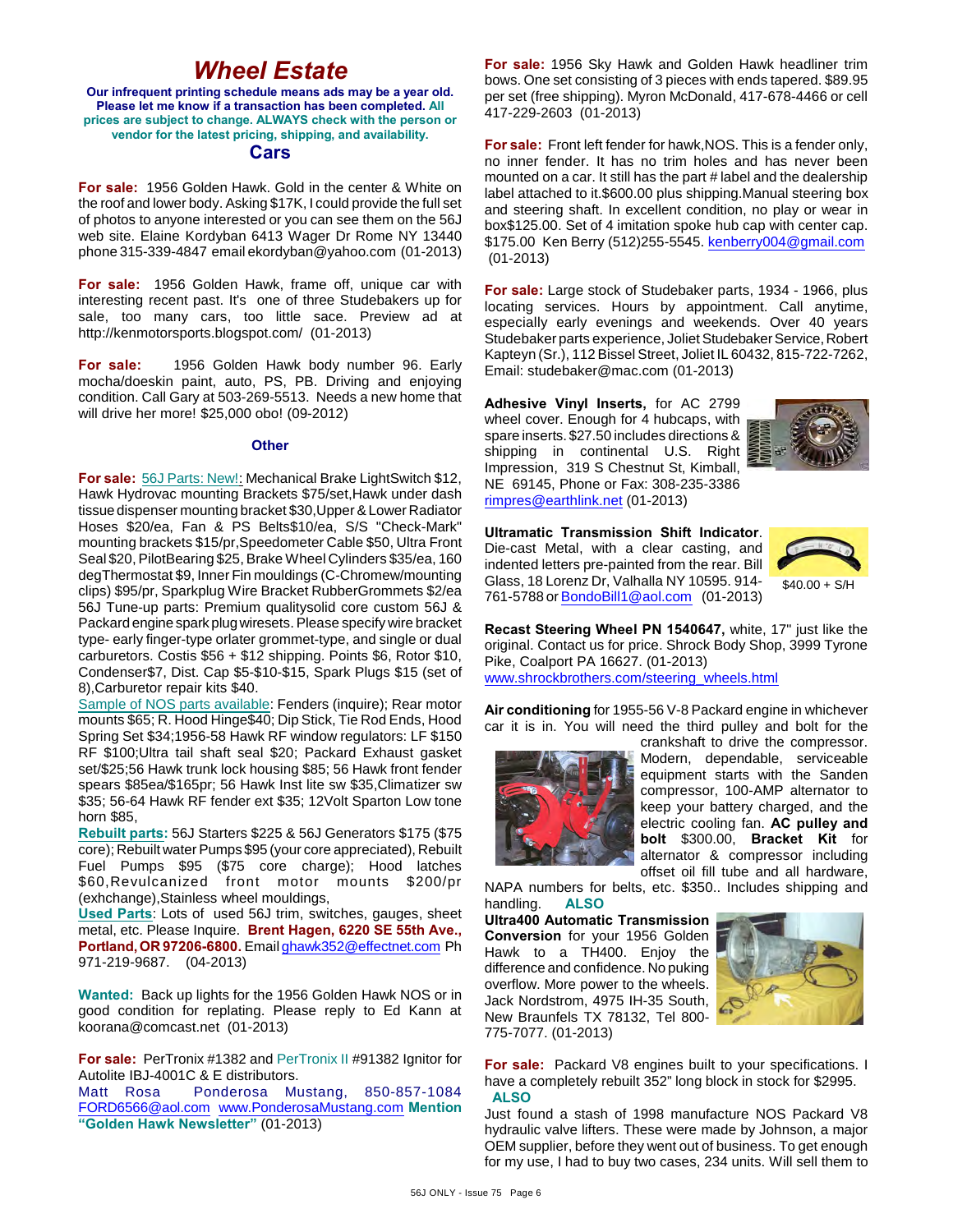my '56J friends for \$10.00 each. For comparison, most major Packard suppliers are asking \$14-16 each. Cam Retainer Plate and Spacer - The factory engineers redesigned the oiling system to ameliorate the lifter clatter problems. The second-design cam retainer plate and spacer has been remanufactured in A2 tool steel and is now available. Don't rebuild your Packard V8 without it. - \$75. Oldsmobile V8 Oil Pump Conversion Kit - \$210, Oldsmobile V8 Standard Duty Oil Pump and Pickup - \$100, Oldsmobile V8 High Volume Oil Pump and Pickup - \$150. Packard Engineering Oil Pump Relief Valve Dump Tube - \$25. Re-Manufactured Packard Oil Pump – Vacuum Pump replaced by a ½" cast iron bottom plate and triple the bearing area - \$350 and exchange of your pump. Neoprene Rear Main Seal - \$25. Reinforced Front Balance Damper and Neoprene Seal - \$100 and exchange of your damper. Rebuilt Water Pumps with improved seal and bearing. - \$100 and exchange of your pump. Send cashier's check, money order or PayPal to Jack Vines, 3227 E. 28th Avenue, Spokane, WA 99223 [PackardV8@comcast.net](mailto:PackardV8@comcast.net) Packard V8 Limited. 509-535-8610. (01-2013)

**For sale:** New Radio Dial Glass for 1956-57 Studebaker Delco radios, including 56J's. Accurate reproduction dial glass, just like original, \$25 + \$4 shipping. Rebuilt Packard water pumps for sale \$95, plus \$11.00 for shipping, (your core is appreciated). ALSO: Tachometers & Tachometer Sending Units: I can repair most of these. I also rebuild sending unit to tachometer interconnect cables. Transmission Puke kit-II: Stop fluid from belching out of dip stick tube on start up. \$5 ppd. Brent Hagen, 6220 SE 55th Ave, Portland OR 97206-6800, phone 503-771-0604 Email [ghawk352@effectnet.com](mailto:ghawk352@effectnet.com) [www.1956goldenhawk.com/hagen](http://www.1956goldenhawk.com/hagen) (01-2013)

**For sale:** AC-2754 Exhaust extension. Originally available on 1956 Hawks and station wagons. Chrome finish. Dresses up tailpipe and prevents gasses from marring car finish. ea. 1-104 Oil Filter Decal. 1-083 Valve Cover Decal (2 required). For prices, shipping fees, and availability, Studebaker International, 97 North 150 West, Greenfield IN 46140-8562, 317-462-3124, FAX 317-462-8891, Website: www.studebaker-intl.com Email: jim@studebaker-intl.com (01-2013)

**For sale:** 1956 Hawk Taillight Lenses #1312681 reproduction, excellent quality. 1540137 Wiper Switch Reproduction. 1540135 Headlamp switch reproduction. Other parts as well at http://www.StudebakerParts.com Chuck Collins, 2410 W. Freeway Ln., Phoenix AZ 85021 602-995-5311, chuck@studebakerparts.com (01-2013)

**For sale:** New, reproduction Fuel Tank Sending Units are available from KM Lifestyle, 12 Jacques Street Worcester, MA, 01603. Call (508)792-9500 Monday - Friday 9AM - 5PM (EST) for prices or visit their web site at: http://www.mykmlifestyle.com/ (01-2013)



**For sale:** Many used 56 J Parts, Hawk doors and

rear quarters, Packard V-8s, 3spd overdrive setups, Power steering pumps. Call for needs. Many Studebaker Parts Available. K Body Window Flipper Restoration Services, Stainless steel straightening, polishing. Very Good 56 Golden Hawk Hood. Dwayne Jacobson, 2620 Lake View Dr, Junction<br>City, WI 54443. Phone 715-572-7292 email-54443. Phone 715-572-7292 email[studebaker56j@mac.com](mailto:studebaker56j@mac.com) (11-2011)

## **56J Club Items**

#### *All Proceeds Help Maintain the Register Some Items are free on our web site or can be ordered on-line*

**1956 Studebaker Golden Hawk Parts Catalog.** 320 pages. Includes specifications, part numbers, illustrations, indexes, utility items, and accessory codes, and a list of service bulletins (add \$15.00

\$38.00

**1956 Studebaker Golden Hawk Authenticity Guide.** Documents most of the quirks with 30 color photos and all decals shown. Divided into sections covering the engine, exterior, interior, trunk, paint and accessories (add \$13.00 foreign S/H)

foreign S/H).



**DVD and CD Items** PDF format, viewable with Adobe® Acrobat® Reader (included).

|         | <b>SETTING CONTRACTOR</b><br>614231.81 S H OF<br><b>Contract Contract Contract Contract</b> |         |       | <b>THE REPORT FOR THE TWO</b><br><b>COLLAGE COMMANDS</b><br><b>Mary Call Corp. Corp.</b> |
|---------|---------------------------------------------------------------------------------------------|---------|-------|------------------------------------------------------------------------------------------|
| \$20.00 | \$20.00                                                                                     | \$11.00 | 11.00 | <b>ዩ</b> 11 በበ<br>æ                                                                      |

**1956 Studebaker Passenger Car Manuals on DVD. (Not for TV DVD player)** Contains the files that are on all three CDs plus the 1955-58 Chassis Parts Manual, 1953-58 Body Parts Manual, 1956-57 Shop Manual, and the 1958 Shop Manual Supplement **\$20.00** 

**1956 Golden Hawk Restorers Guide on DVD** Contains a video version of the Authenticity Guide with many new items discussed. **\$20.00**

**1956 Studebaker GH Manuals on CD** Parts Catalog, Authenticity Guide, Owners Manual, Accessories Catalog, and Warner Overdrive Manual. **\$11.00** 

**56J ONLY Newsletters on CD** Contains all the back issues of 56J Only in .PDF format. 56J Only in .PDF format.

**1956 Studebaker GH Production Orders CD** All 4073 Production Orders for 1956 Golden Hawks, produced directly from our data base. **\$11.00**

**Copy of the Original Production Order** for your car. Directly from microfilm, Send serial number. **\$12.00**

| <b>Decals-Tags-</b>                                                                                                                    |  |  |
|----------------------------------------------------------------------------------------------------------------------------------------|--|--|
| $\bigcap_{i=1}^{n}$ if $\bigcap_{i=1}^{n}$ if $\bigcap_{i=1}^{n}$ if $\bigcap_{i=1}^{n}$ if $\bigcap_{i=1}^{n}$ if $\bigcap_{i=1}^{n}$ |  |  |

| <b>Oil Filler Cap, blue/buff</b>              | \$ 3.00 |
|-----------------------------------------------|---------|
| Oil Bath, yellow/black                        | \$4.00  |
| Seat Belt, red/black/white (need 2) ea.       | \$3.00  |
| Generator Field Terminal Tag, red             | \$1.50  |
| Tachometer Sending Unit Tag, red              | \$3.00  |
| Club Rosters send Email or SASE (owners only) |         |

**Rosters** send Email or SASE (owners only)



*Make Checks Payable to Frank Ambrogio. Scan the QR Code with your mobile device to go to our web site.*